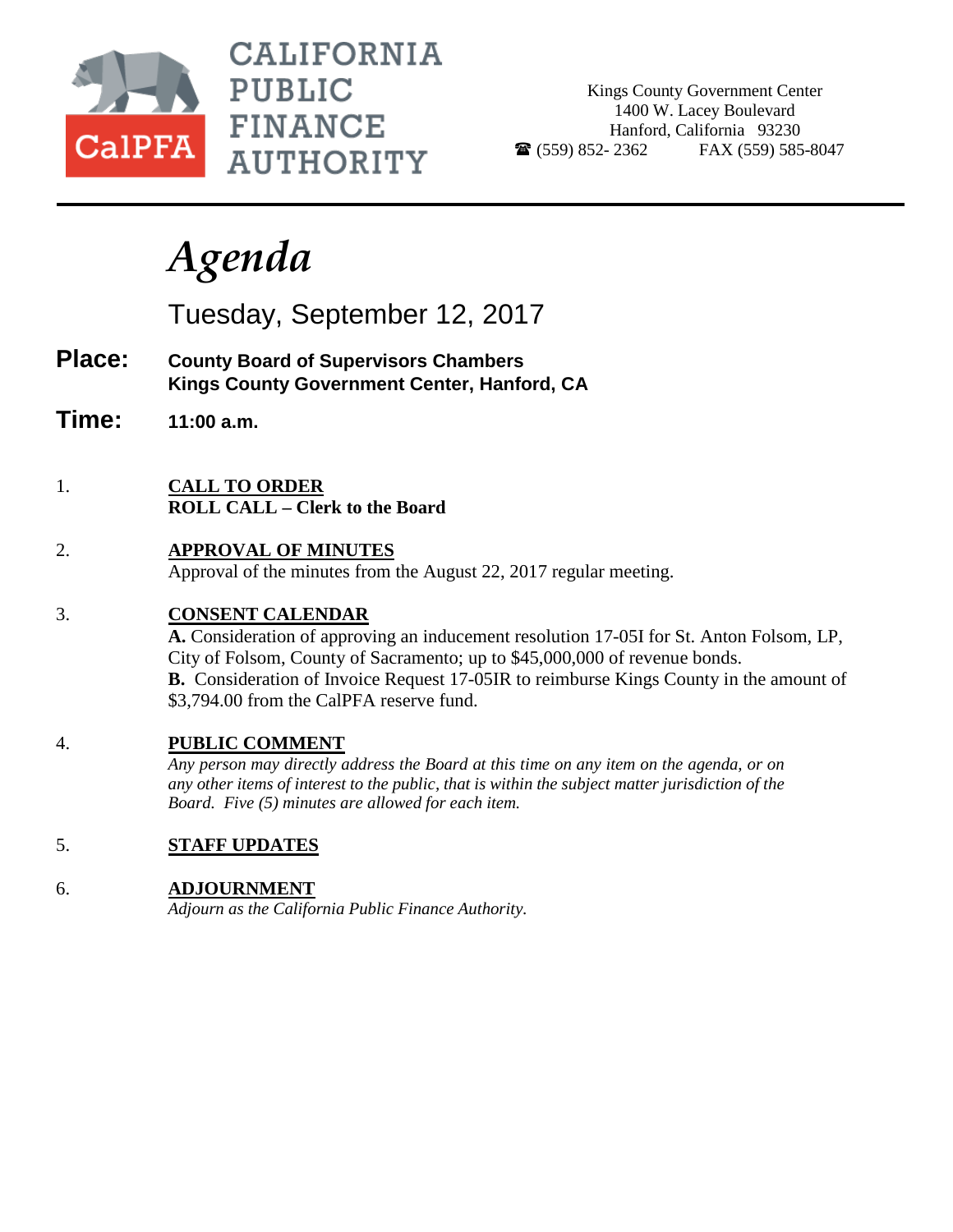

# **2. APPROVAL OF MINUTES**

Approval of the minutes from the August 22, 2017 regular meeting.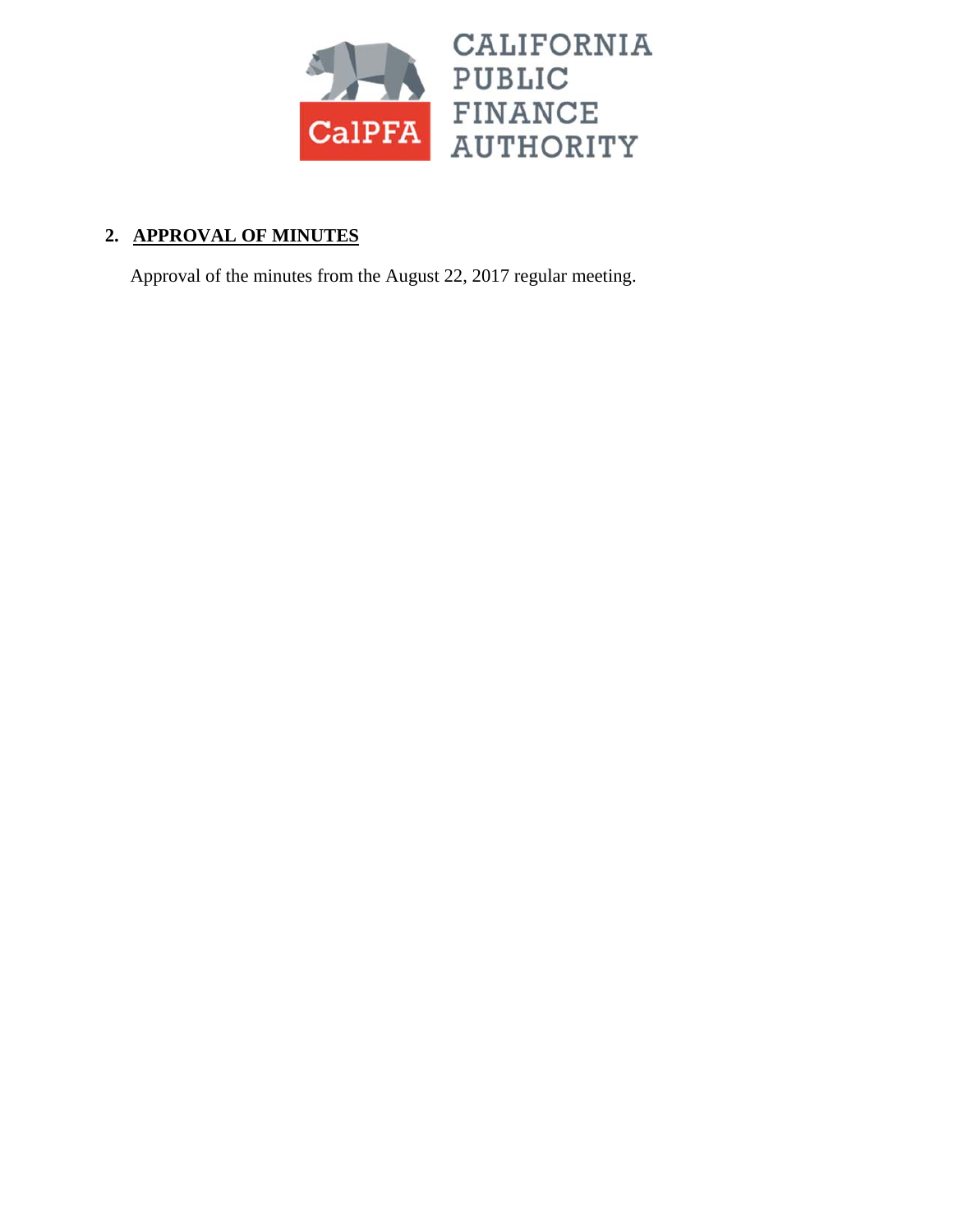

CALIFORNIA PUBLIC **FINANCE AUTHORITY** 

Kings County Government Center 1400 W. Lacey Boulevard Hanford, California 93230  $\bullet$  (559) 852- 2362 FAX (559) 585-8047

# *Action Summary*

Tuesday, August 22, 2017

- **Place: County Board of Supervisors Chambers Kings County Government Center, Hanford, CA**
- **Time: 11:00 a.m.**
- **1. B 1 CALL TO ORDER ROLL CALL – Clerk to the Board ALL MEMBERS PRESENT**
- **2. APPROVAL OF MINUTES**  Approval of the minutes from the August 8, 2017 regular meeting. **ACTION: APPROVED AS PRESENTED (DV/RV/JN/RF/CP-Aye)**

# **3. CONSENT CALENDAR**

**A.** Consideration of the Engagement Letter 17-01EL for WIPFLi for audit services to CalPFA.

**B.** Consideration to reimburse Kings County in regards to notary services not to exceed \$50.00 from the CalPFA reserve account.

**ACTION: CONSENT CALENDAR APPROVED AS PRESENTED (DV/RF/JN/RV/CP-Aye)** 

# **4. NEW BUSINESS**

**A.** Consideration of approving resolution 17-12A for Credo High School, City of Rohnert Park, County of Sonoma; up to \$3,000,000 of revenue bonds. (Staff – Scott Carper) **ACTION: APPROVED AS PRESENTED (RF/DV/JN/RV/CP-Aye)**

**B.** Consideration of approving resolution 17-13A for Pathways to College Properties, LLC, City of Hesperia, County of San Bernardino; up to \$20,000,000 of revenue bonds. (Staff – Scott Carper)

**ACTION: APPROVED AS PRESENTED (RF/DV/JN/RV/CP-Aye)**

# **5. PUBLIC COMMENT**

*Any person may directly address the Board at this time on any item on the agenda, or on any other items of interest to the public, that is within the subject matter jurisdiction of the Board. Five (5) minutes are allowed for each item.* **None** 

**6. STAFF UPDATES** 

**None** 

**7. ADJOURNMENT** 

*The meeting was adjourned at 11:45 a.m.*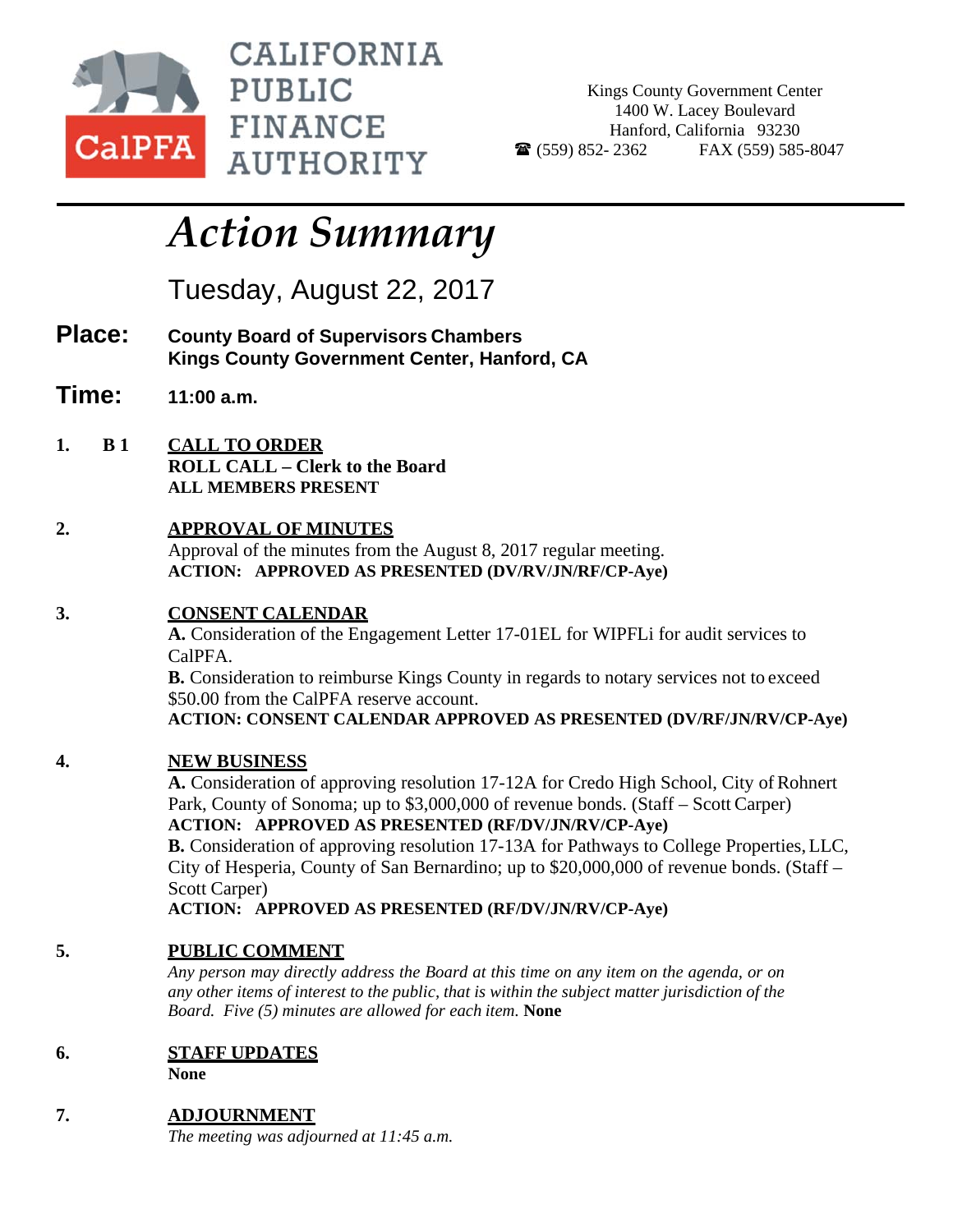

# **3. CONSENT CALENDAR**

**A.** Consideration of approving an inducement resolution 17-05I for St. Anton Folsom, LP, City of Folsom, County of Sacramento; up to \$45,000,000 of revenue bonds.

**B.** Consideration of Invoice Request 17-05IR to reimburse Kings County in the amount of \$3,794.00 from the CalPFA reserve fund.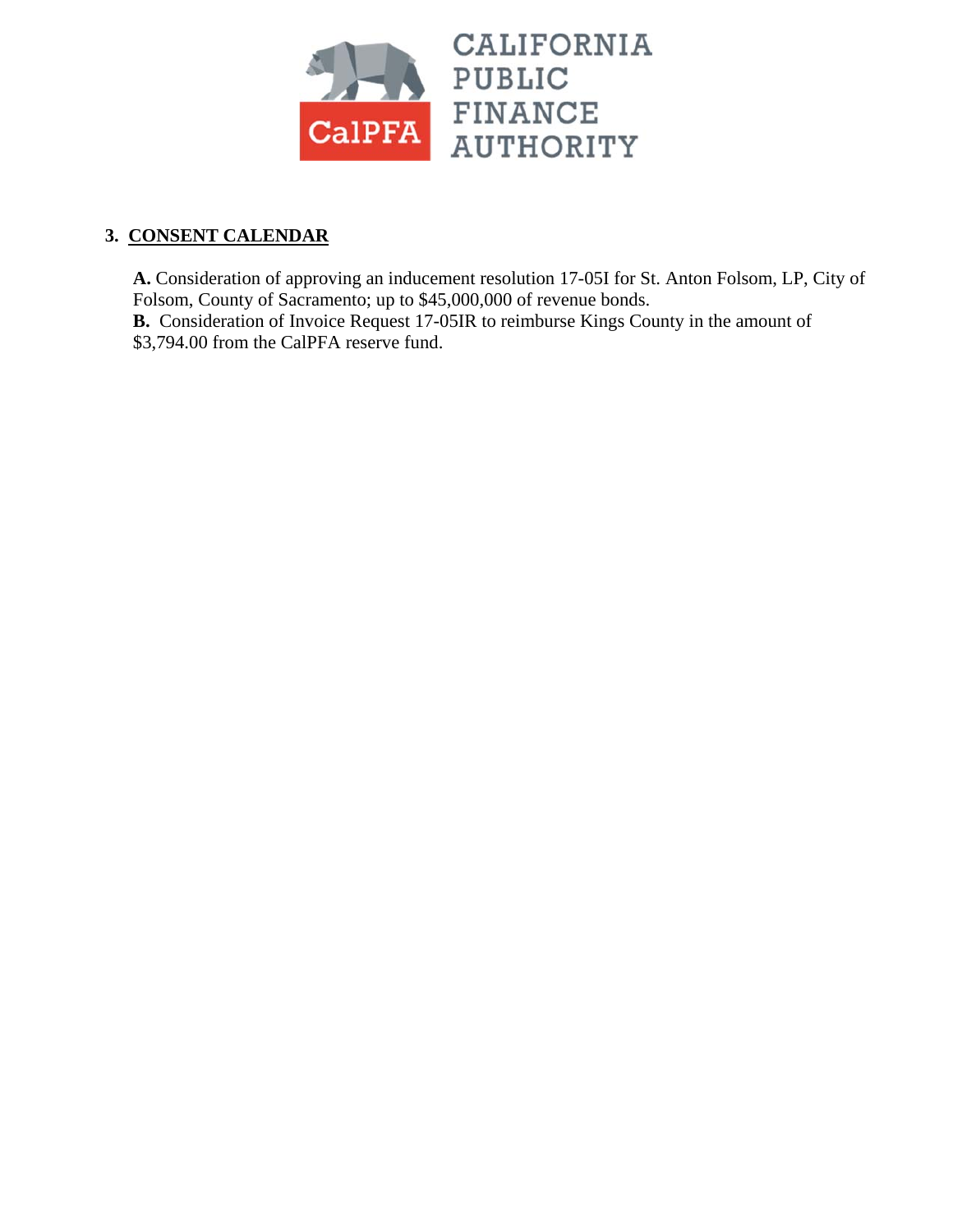#### **RESOLUTION NO. 17-05I**

#### **A RESOLUTION OF THE CALIFORNIA PUBLIC FINANCE AUTHORITY SETTING FORTH THE AUTHORITY'S OFFICIAL INTENT TO ISSUE MULTIFAMILY HOUSING REVENUE BONDS<br>
TO UNDERTAKE THE FINANCING OF VARIOUS TO UNDERTAKE THE FINANCING OF VARIOUS MULTIFAMILY RENTAL HOUSING PROJECTS AND RELATED ACTIONS**

 **WHEREAS**, California Public Finance Authority (the "Authority") is authorized and empowered by the Title 1, Division 7, Chapter 5 of the California Government Code to issue mortgage revenue bonds pursuant to Part 5 (commencing with Section 52000) of the California Health and Safety Code (the "Act"), for the purpose of financing multifamily rental housing projects; and

 **WHEREAS**, the borrowers identified in Exhibit A hereto and/or related entities (collectively, the "Borrowers") have requested that the Authority issue and sell multifamily housing revenue bonds (the "Bonds") pursuant to the Act for the purpose of financing the acquisition and rehabilitation or construction as set forth in Exhibit A, of certain multifamily rental housing developments identified in Exhibit A hereto (collectively, the "Projects"); and

 **WHEREAS**, the Authority, in the course of assisting the Borrowers in financing the Projects, expects that the Borrowers have paid or may pay certain expenditures (the "Reimbursement Expenditures") in connection with the Projects within 60 days prior to the adoption of this Resolution and prior to the issuance of the Bonds for the purpose of financing costs associated with the Projects on a long-term basis; and

 **WHEREAS**, Section 1.103-8(a)(5) and Section 1.150-2 of the Treasury Regulations require the Authority to declare its reasonable official intent to reimburse prior expenditures for the Projects with proceeds of a subsequent tax-exempt borrowing; and

 **WHEREAS**, the Authority wishes to declare its intention to authorize the issuance of Bonds for the purpose of financing costs of the Projects (including reimbursement of the Reimbursement Expenditures, when so requested by the Borrower upon such terms and condition as may then be agreed upon by the Authority, the Borrower and the purchaser of the Bonds) in an aggregate principal amount not to exceed the amount with respect to each Project set forth in Exhibit A; and

 **WHEREAS**, Section 146 of the Internal Revenue Code of 1986 limits the amount of multifamily housing mortgage revenue bonds that may be issued on behalf of for-profit borrowers in any calendar year by entities within a state and authorizes the governor or the legislature of a state to provide the method of allocation within the state; and

 **WHEREAS**, Chapter 11.8 of Division 1 of Title 2 of the California Government Code governs the allocation of the state ceiling among governmental units in the State of California having the authority to issue private activity bonds; and

 **WHEREAS**, Section 8869.85 of the California Government Code requires a local agency desiring an allocation of the state ceiling to file an application with the California Debt Limit Allocation Committee (the "Committee") for such allocation, and the Committee has certain policies that are to be satisfied in connection with any such application;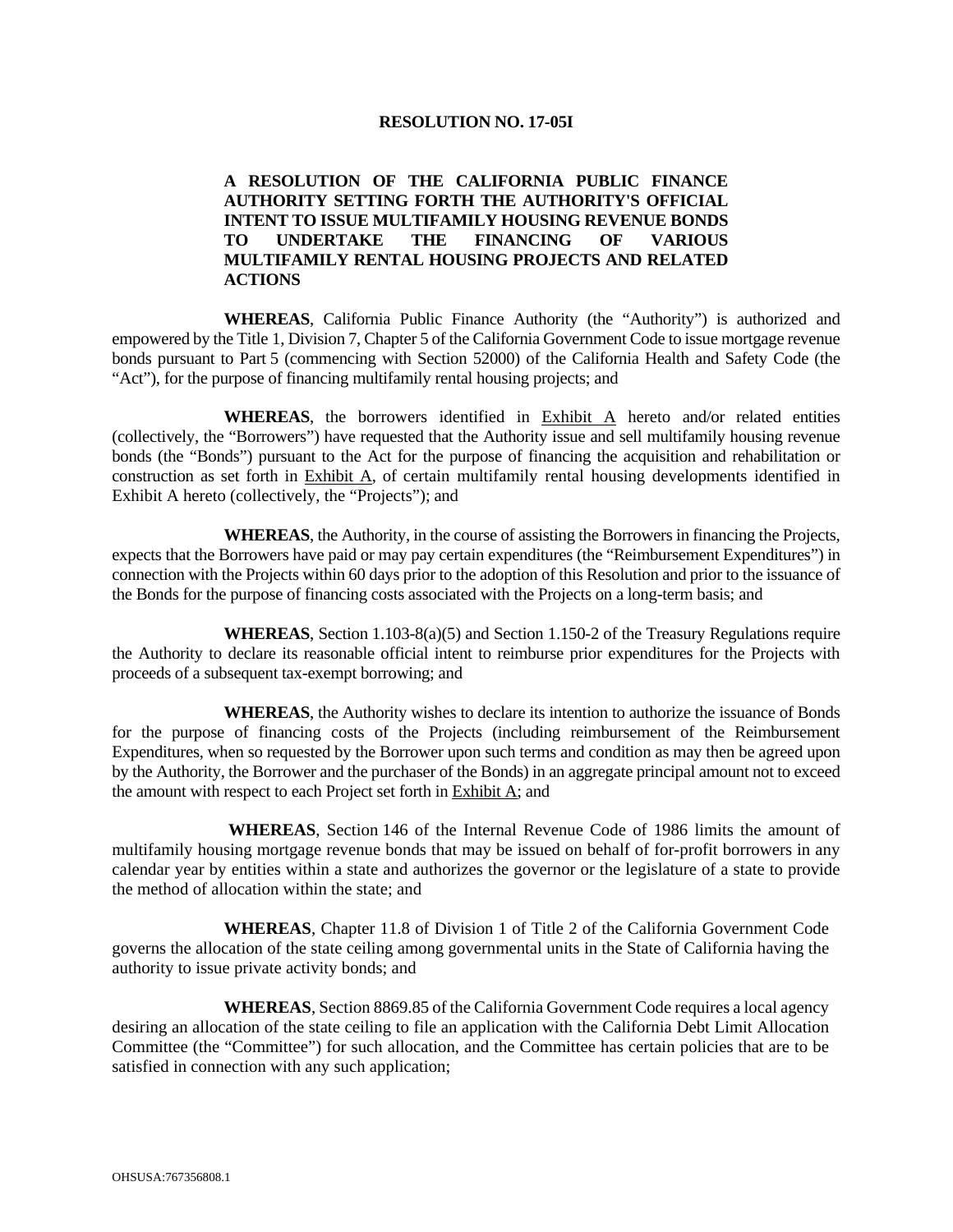**NOW, THEREFORE, BE IT RESOLVED** by the Board of Directors of the Authority as

follows:

Section 1. The above recitals, and each of them, are true and correct.

 Section 2. The Authority hereby determines that it is necessary and desirable to provide financing for the Projects (including reimbursement of the Reimbursement Expenditures) by the issuance and sale of Bonds pursuant to the Act, as shall be authorized by resolution of the Authority at a meeting to be held for such purpose, in aggregate principal amounts not to exceed the amounts set forth in Exhibit A. This action is taken expressly for the purpose of inducing the Borrowers to undertake the Projects, and nothing contained herein shall be construed to signify that the Projects comply with the planning, zoning, subdivision and building laws and ordinances applicable thereto or to suggest that the Authority or any program participant, officer or agent of the Authority will grant any such approval, consent or permit that may be required in connection with the acquisition and construction or rehabilitation of the Projects, or that the Authority will make any expenditures, incur any indebtedness, or proceed with the financing of the Project.

 Section 3. This resolution is being adopted by the Authority for purposes of establishing compliance with the requirements of Section 1.103-8(a)(5) and Section 1.150-2 of the Treasury Regulations. In such regard, the Authority hereby declares its official intent to use proceeds of indebtedness to reimburse the Reimbursement Expenditures.

 Section 4. The officers and/or the program managers of the Authority are hereby authorized and directed to apply to the Committee for an allocation from the state ceiling of private activity bonds to be issued by the Authority for each of the Projects in an amount not to exceed the amounts set forth in Exhibit A, and to take any and all other actions as may be necessary or appropriate in connection with such application, including but not limited to the payment of fees, the posting of deposits and the provision of certificates, and any such actions heretofore taken by such officers and program managers are hereby ratified, approved and confirmed.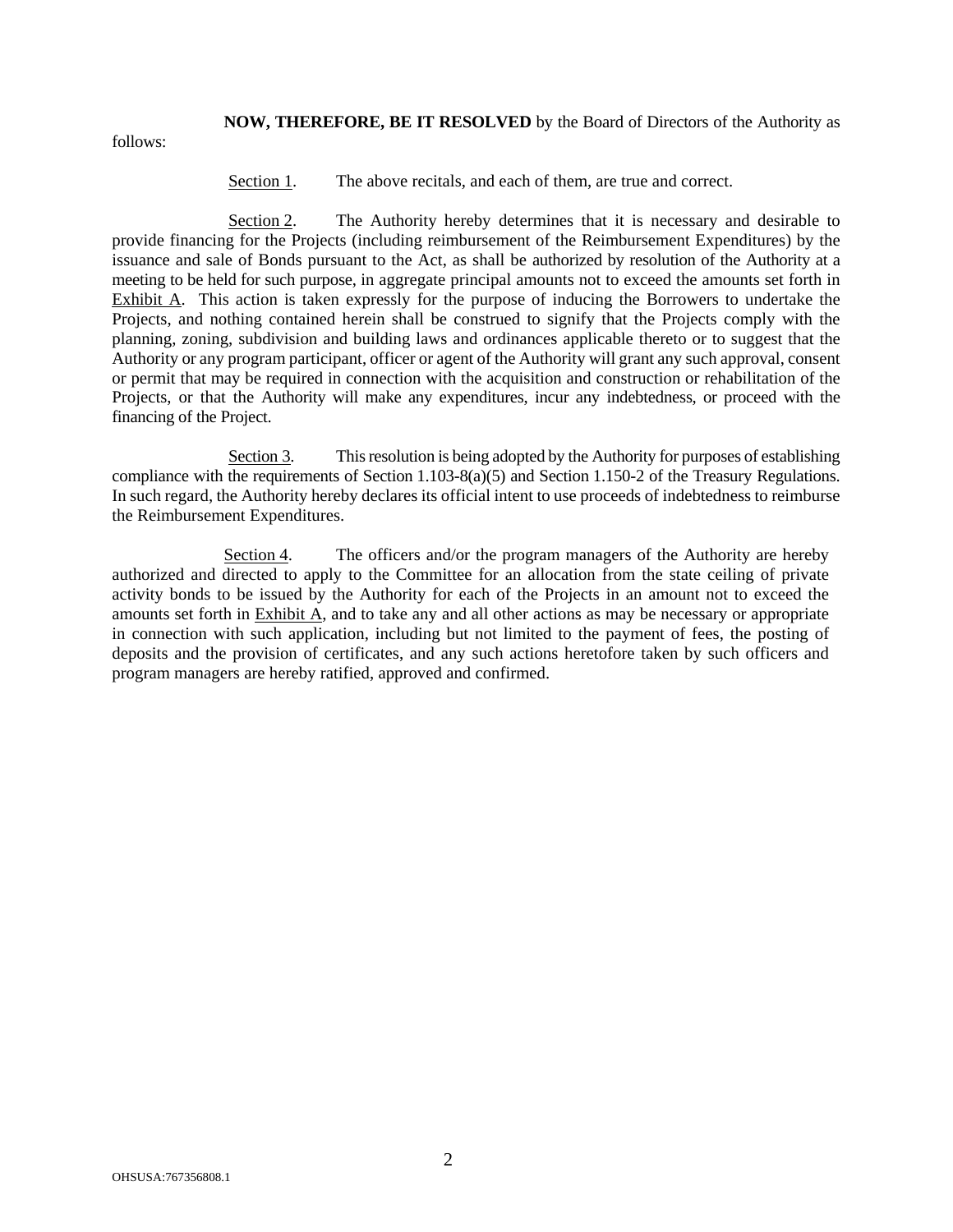**PASSED AND ADOPTED** by the California Public Finance Authority this 12<sup>th</sup> day of September, 2017.

 The undersigned, an Authorized Signatory of the California Public Finance Authority, DOES HEREBY CERTIFY that the foregoing resolution was duly adopted by the Board of Directors of said Authority at a duly called meeting of the Board of Directors of said Authority held in accordance with law on September 12, 2017.

By:

By: <u>Authorized Signatory</u>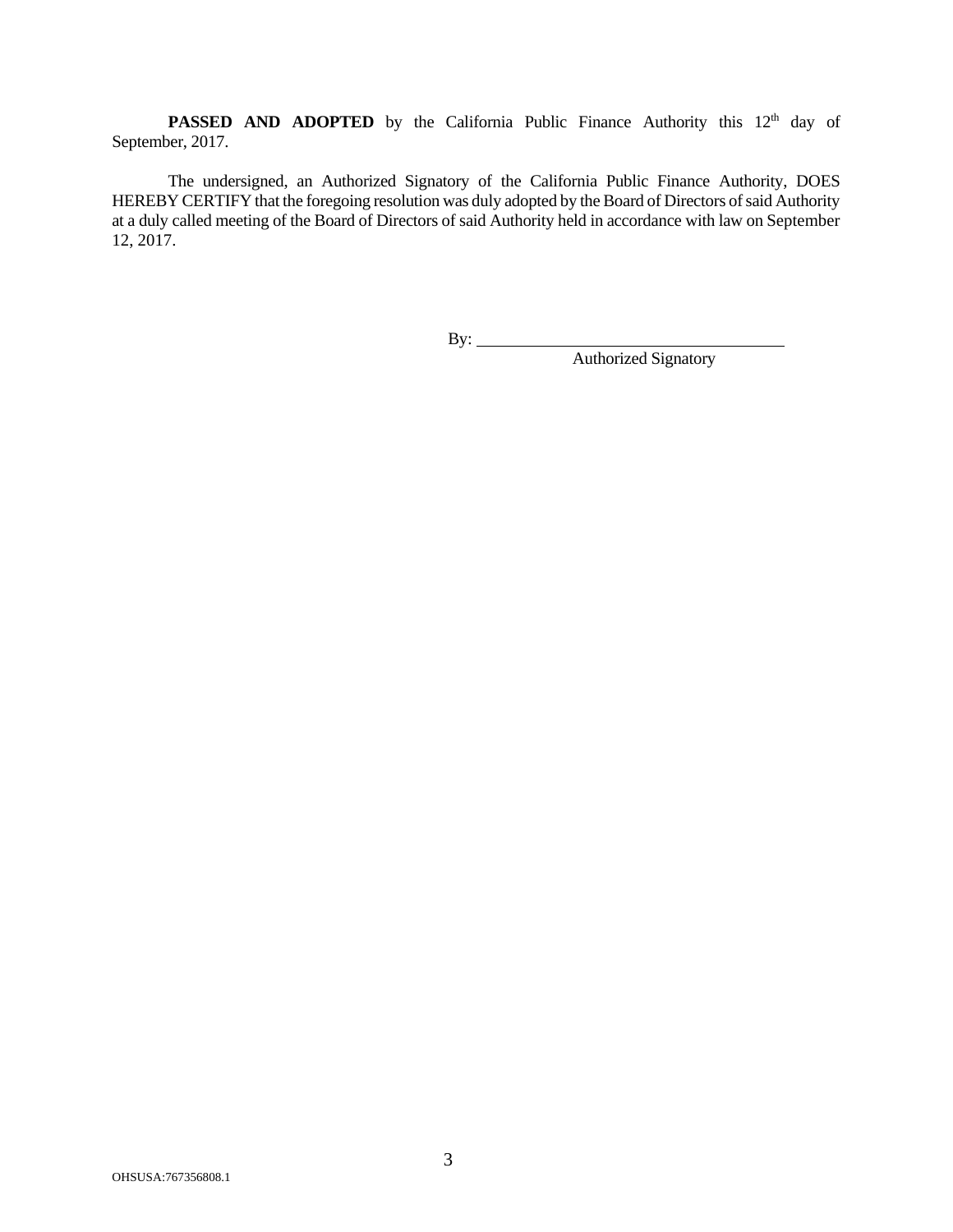#### **EXHIBIT A**

| <b>Project Name</b> | <b>Project Location</b>                 | <b>Project</b><br><b>Description</b><br>(units) | New<br>Construction/<br><b>Acquisition and</b><br><b>Rehabilitation</b> | <b>Legal Name of initial</b><br>owner/operator | <b>Bond Amount</b> |
|---------------------|-----------------------------------------|-------------------------------------------------|-------------------------------------------------------------------------|------------------------------------------------|--------------------|
| Bidwell Pointe      | City of Folsom,<br>County of Sacramento | 140                                             | New Construction                                                        | St. Anton Folsom, LP                           | \$45,000,000       |